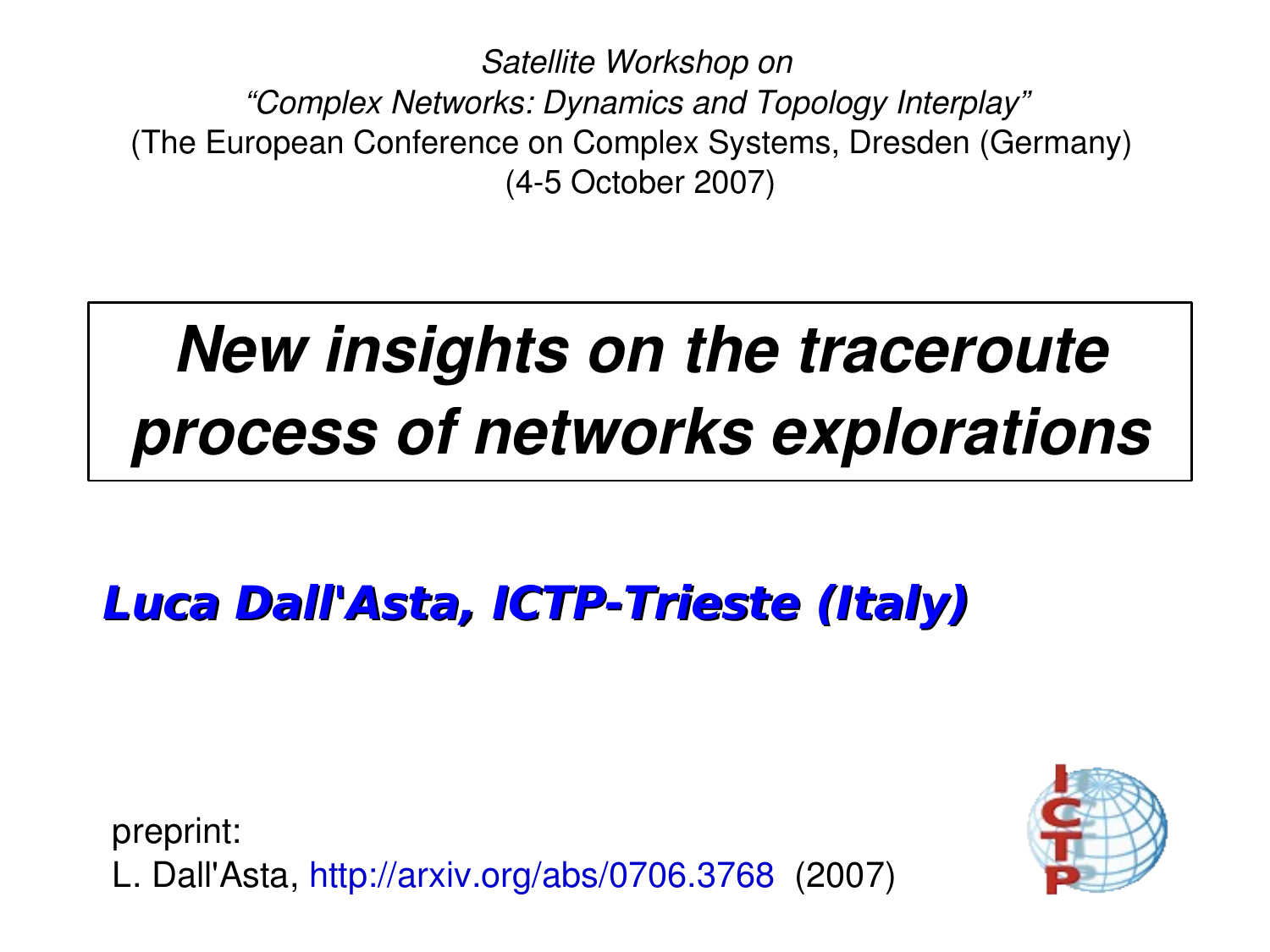

The science of Complex Networks is phenomenologically based :

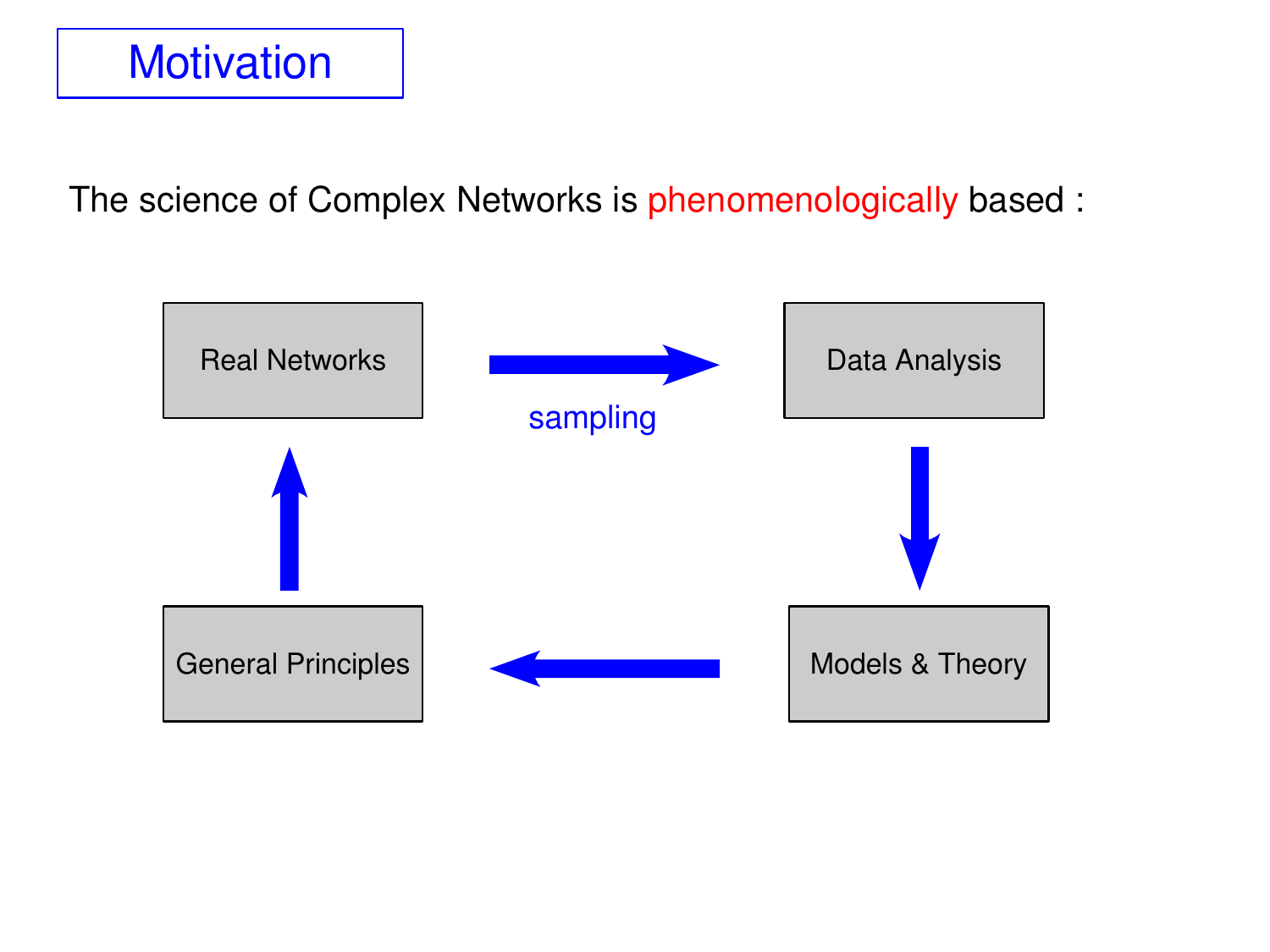Observed (statistical) features common to many real networks:

- degree heterogeneity
- small-world
- high transitivity
- non-trivial correlations
- modularity, hierarchical structure, ...

Influence on structural and dynamical properties of networks:

(phase transitions, percolation, robustness, spreading, synchronization, etc.)

Are network sampling techniques reliable???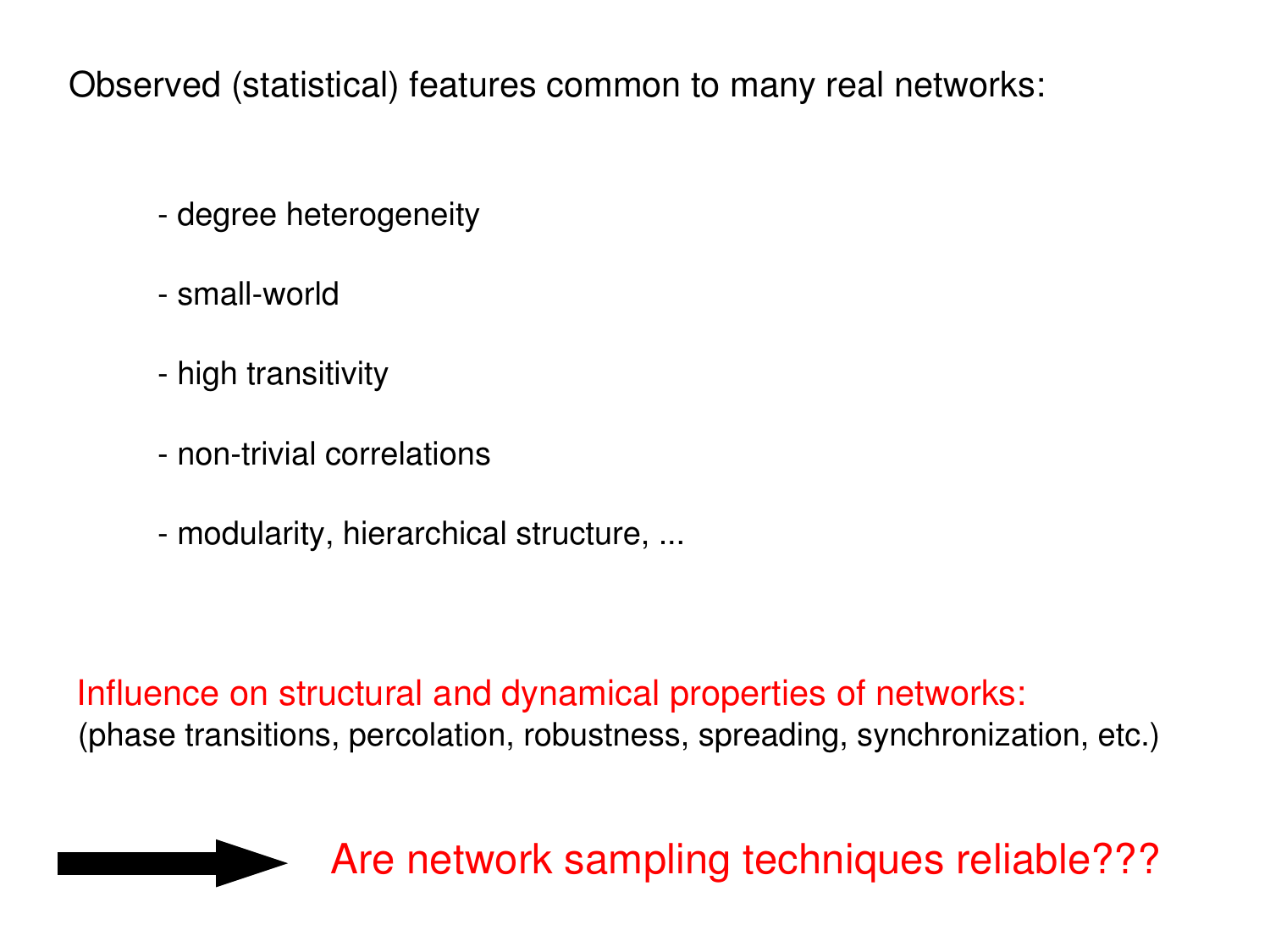1) Biological Networks:

 $experiments$   $\qquad \qquad \qquad (edge)$  random sampling (?)

Petermann & De Los Rios, *EPJB* **38** (2004); Stumpf, Wiuf & May, *PNAS* **102** (2005); Stumpf & Wiuf, *PRE* **72** (2005); Lee, Kim, & Jeong, *PRE* **73** (2006); Han, Dupuy, Bertin, Cusick, & Vidal, *Nature Biotech.* **23** (2005).

2) Social Networks:

surveys, interviews  $\longrightarrow$  snowball sampling

Frank, *Math. Sci. Hum.,* **104** (1988); Goodman, Ann. Math. Stat. **32** (1961); Granovetter, *Am. J. Soc.*, **81**, (1976); Heckathorn, *Soc. Prob.*, **44** (1997); Newman, *Soc. Net.* **25** (2003); Kossinets, *Soc. Net.* **28** (2006).

3) WWW & P2P Networks:

crawling  $\longrightarrow$  random walks

Stutzbach, Rejaie, Duffield, Sen, Willinger, *IMC '06* (2006); Lee, Kim, & Jeong, *PRE* **73** (2006); Ahn, Han, Kwak, Moon, & Jeong, *WWW '07* (2007).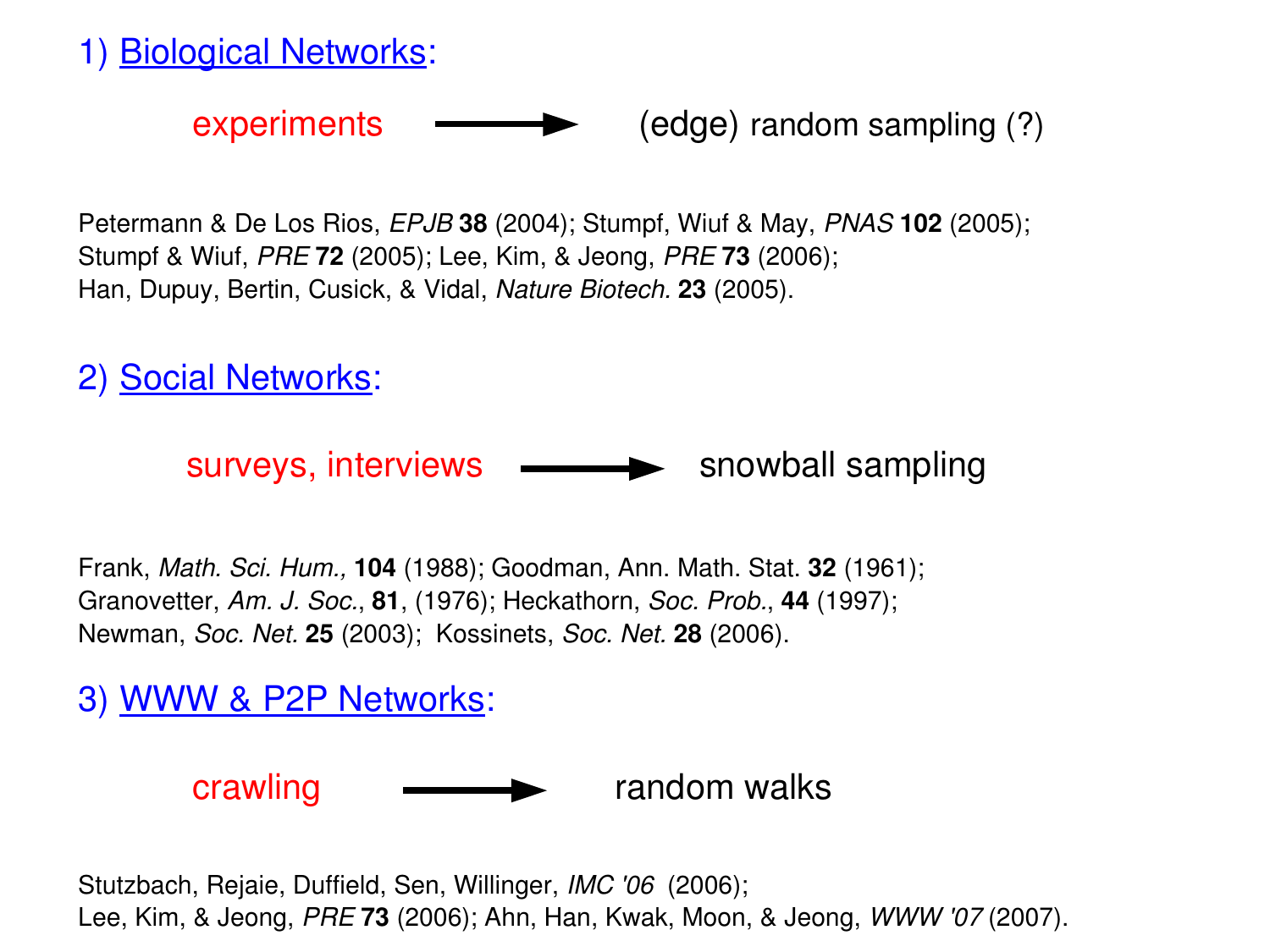### Sampling the Internet: known results

Internet maps (both *routers* and *Autonomous Systems* levels) present:

- power-law degree distributions  $P(k) \sim k$ <sup>3</sup> with 2.1  $<$   $\gamma$   $<$  2.5 (M. Faloutsos & al. 1999);

 other properties: small world, high clustering, hierarchical structure, degree correlations, ...

> (see e.g. R. Pastor-Satorras & al. *PRL* 87, 2001 and *PRE* 65 2002; S. Yook & al. *PNAS* **99**, 2002; S. Carmi & al. *PNAS* **104**, 2007; J.I. AlvarezHamelin & al., *NIPS* **18**, 2006)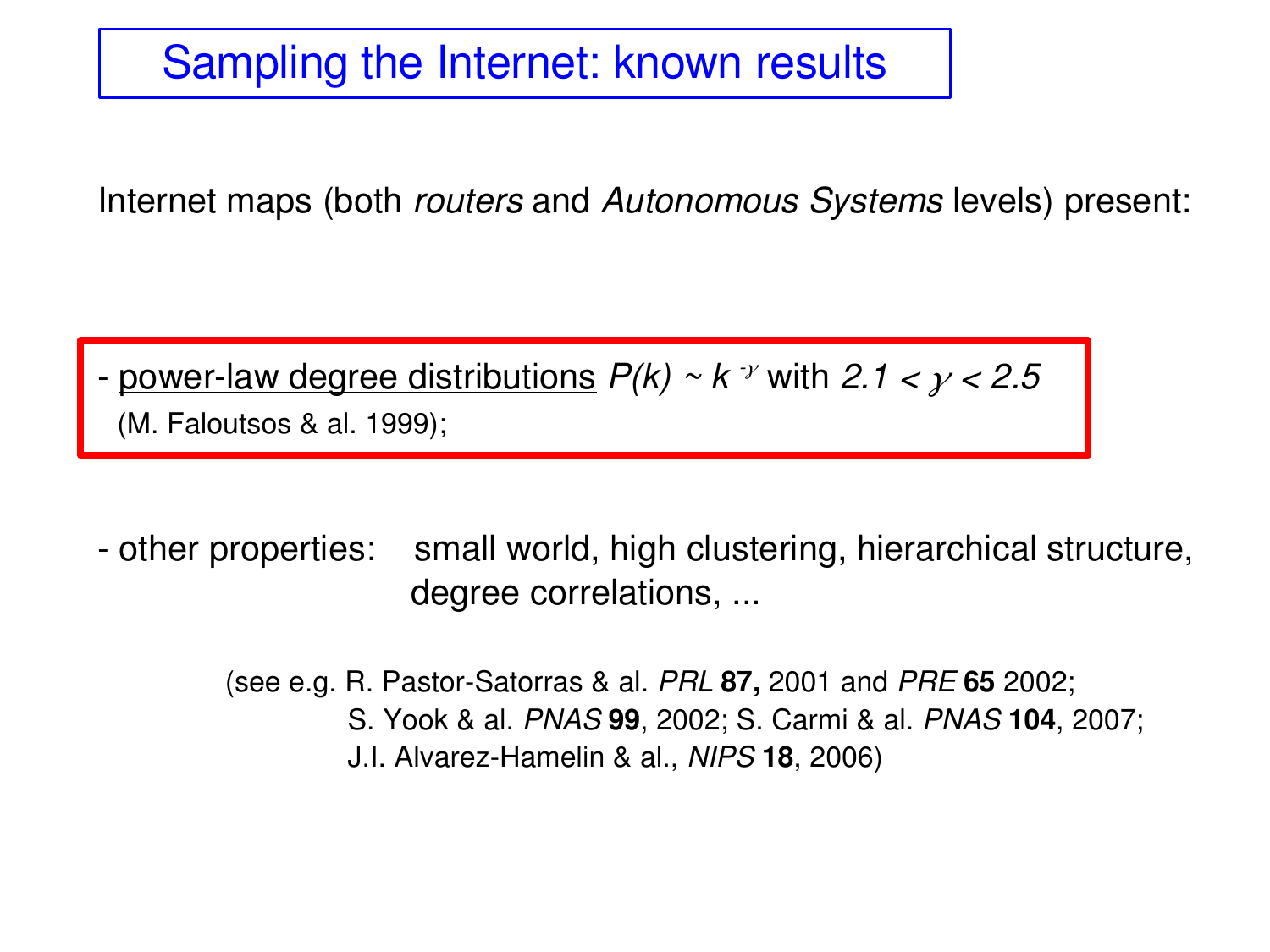# Sampling the Internet: traceroute-like methods



Traceroute probes follow the routing path from the source to the destination.

*First approximation:* a routing path is the shortest path between nodes.

Tree from a *source s* to a set of *targets* {*t<sup>i</sup>* } following given routing paths.



- *Node sampling is incomplete*
- *Lateral connectivity is missed (edges are systematically underestimated)*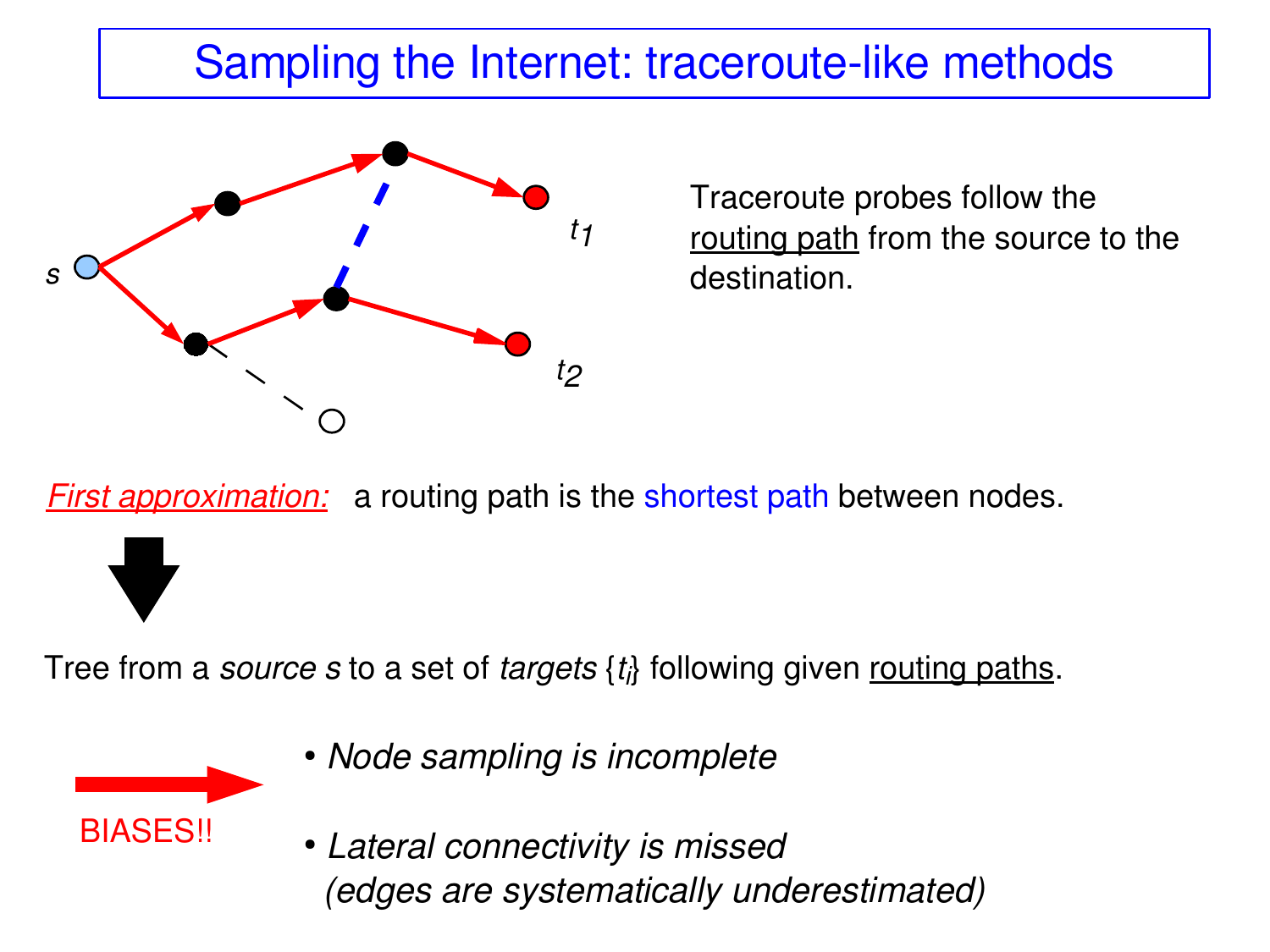Statistical properties of sampled graphs may sharply differ from the original ones (in particular the degree distribution)

1) single-source problem (theory&experiments):



power-law degree distributions can be observed even if the underlying networks is homogeneous!!!



(A. Lakhina et al. INFOCOM (2003); T. Petermann & P. De Los Rios, *EPJB* **38** (2004); A. Clauset & C. Moore *PRL* **94**, (2005); D. Achlioptas & al., *STOC'05* (2005); Z. Toroczkai & K. Bassler, *Nature* **428** (2004))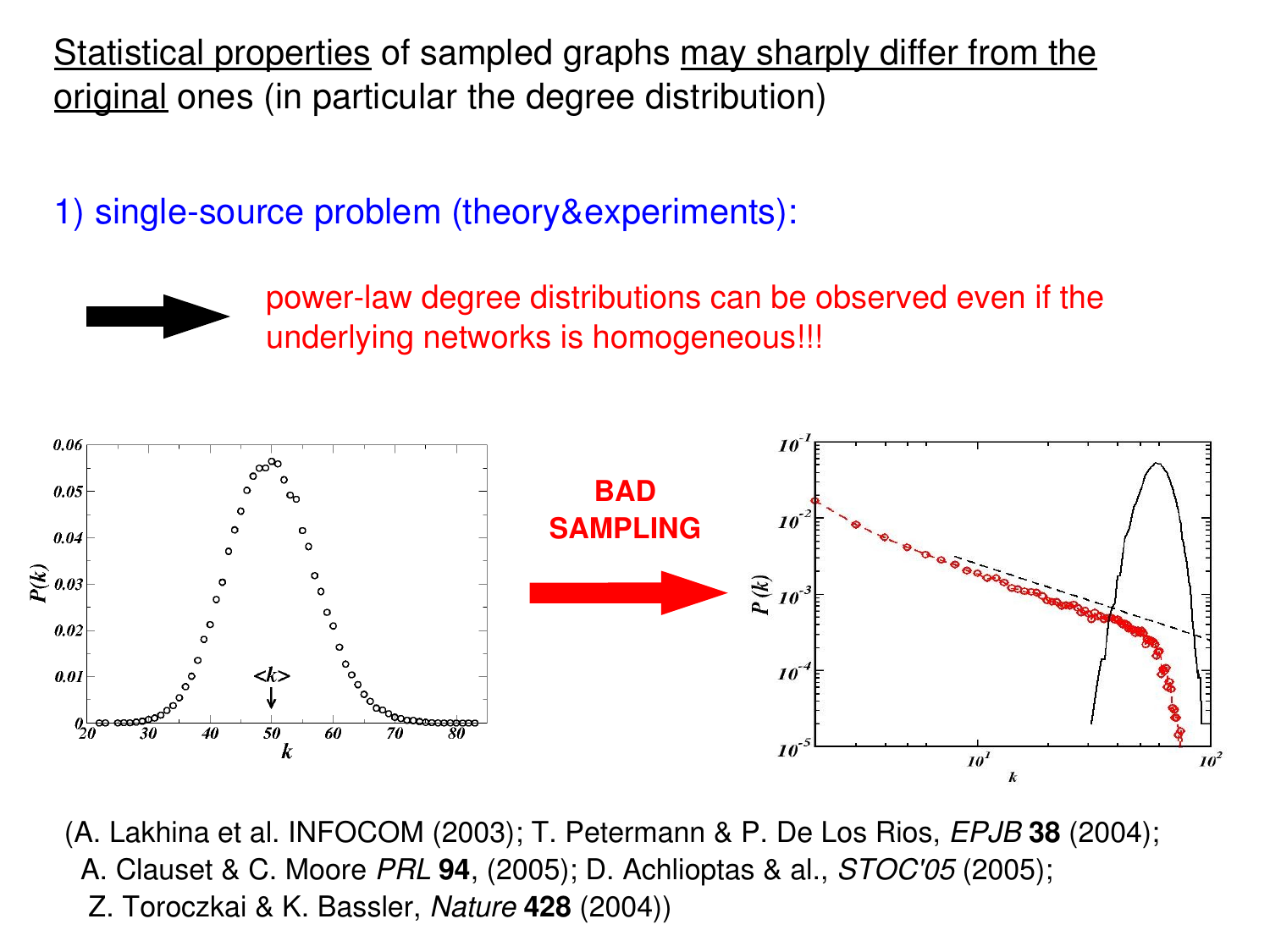2) multiple-source problem (theory&experiments):

- MF approximate expressions for node and edge discovery probabilities;
- relation with betweenness centrality (central nodes are better sampled);
- high-degree tails are sampled with higher accuracy;



qualitative behavior observed in multi-source traceroute-based sampling methods are reliable !!

( LD, J.I. Alvarez-Hamelin, A. Barrat, A. Vazquez, & A. Vespignani, *PRE* 71 (2005), LD, J.I. Alvarez-Hamelin, A. Barrat, A. Vazquez, & A. Vespignani, *LNCS* 3405 (2005), LD & al., *Theor. Com. Sci.* **355** (2006); J.L. Guillaume & al., *Com. Net.* **50** (2006); )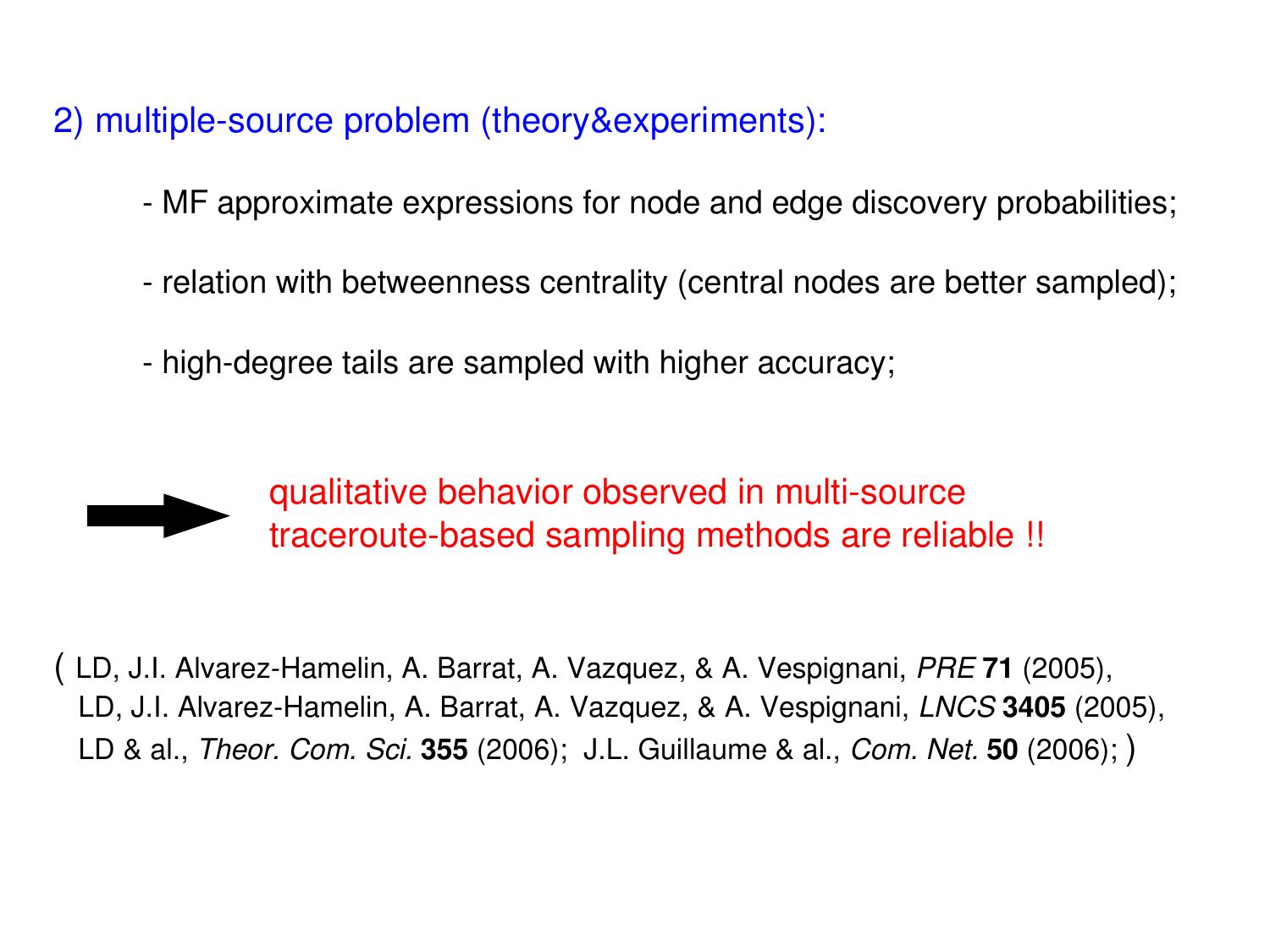Partial conclusions:

- 1) Single-source experiments are not totally reliable;
- 2) Power-laws observed in mapping projects using a large number of sources are reliable (e.g. DIMES project) ;

Open Issues:

in a sh

1) understanding single-source vs. multi-source results,

 2) how to correct biases: network inference to get unbiased estimators

(F. Viger & al. PRE **75** (2007), A. Flaxman & J. Vera, condmat/0705.3253 (2007))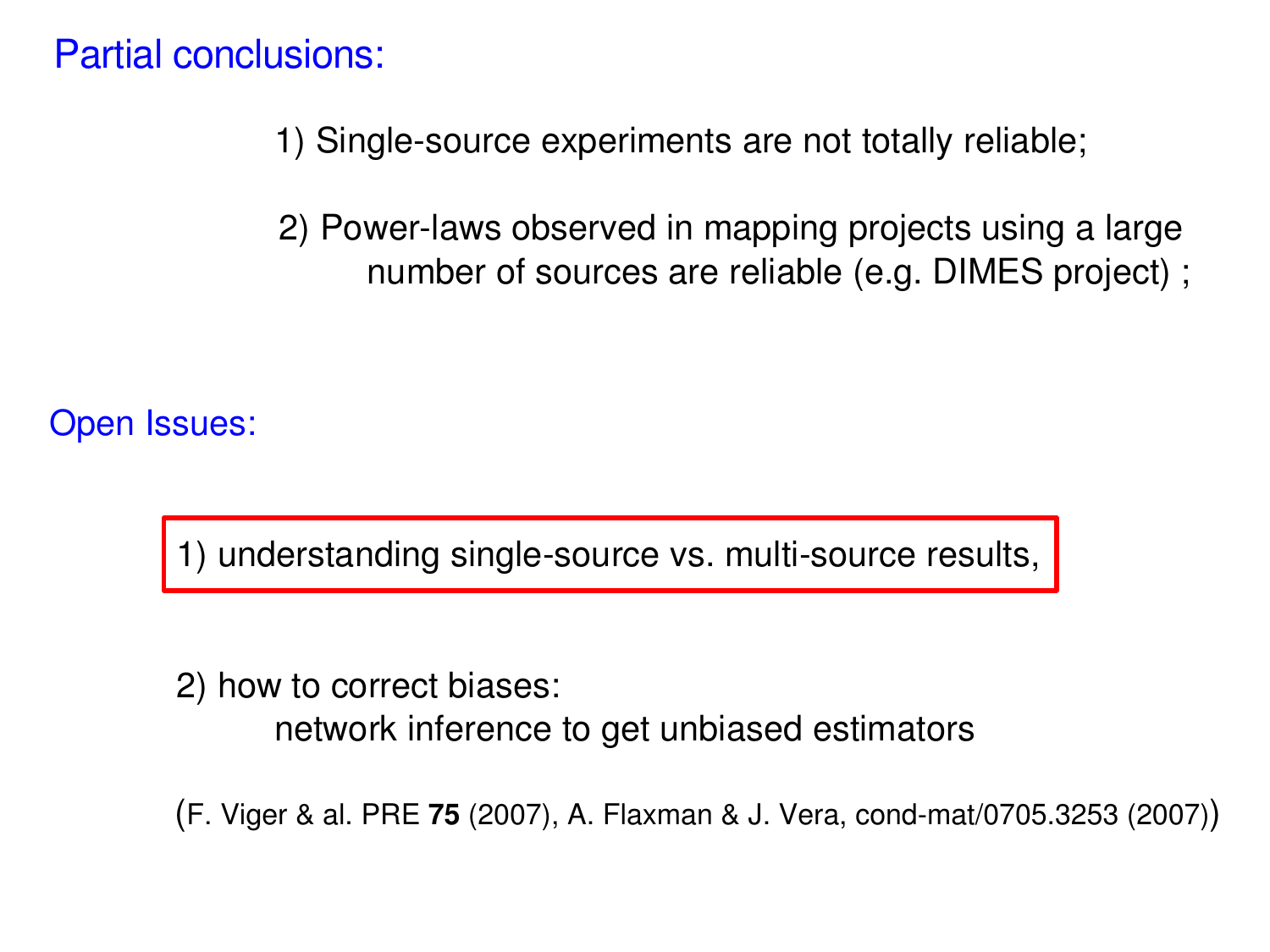# Unifying single-source and multi-source views

### **Method single-source: MF-like differential equations formalism**

( inspired by A.Clauset & C.Moore *PRL* **94**, (2005) )

Every dynamic tree-like process can be written as a set of coupled differential equations for mean-field densities:

- of unreached nodes *u(t)*;
- of interfacial nodes *i(t)*;
- of bulk nodes  $b(t)$ ; with  $u(t)+i(t)+b(t)=1$ .

*NOTE:* the densities can depend on the degree as well as on hidden variables

*e.g. { u<sup>k</sup> (t), i k (t), b<sup>k</sup>* (*t*) *}* with  $\sum_{k} u_{k}(t) = u(t)$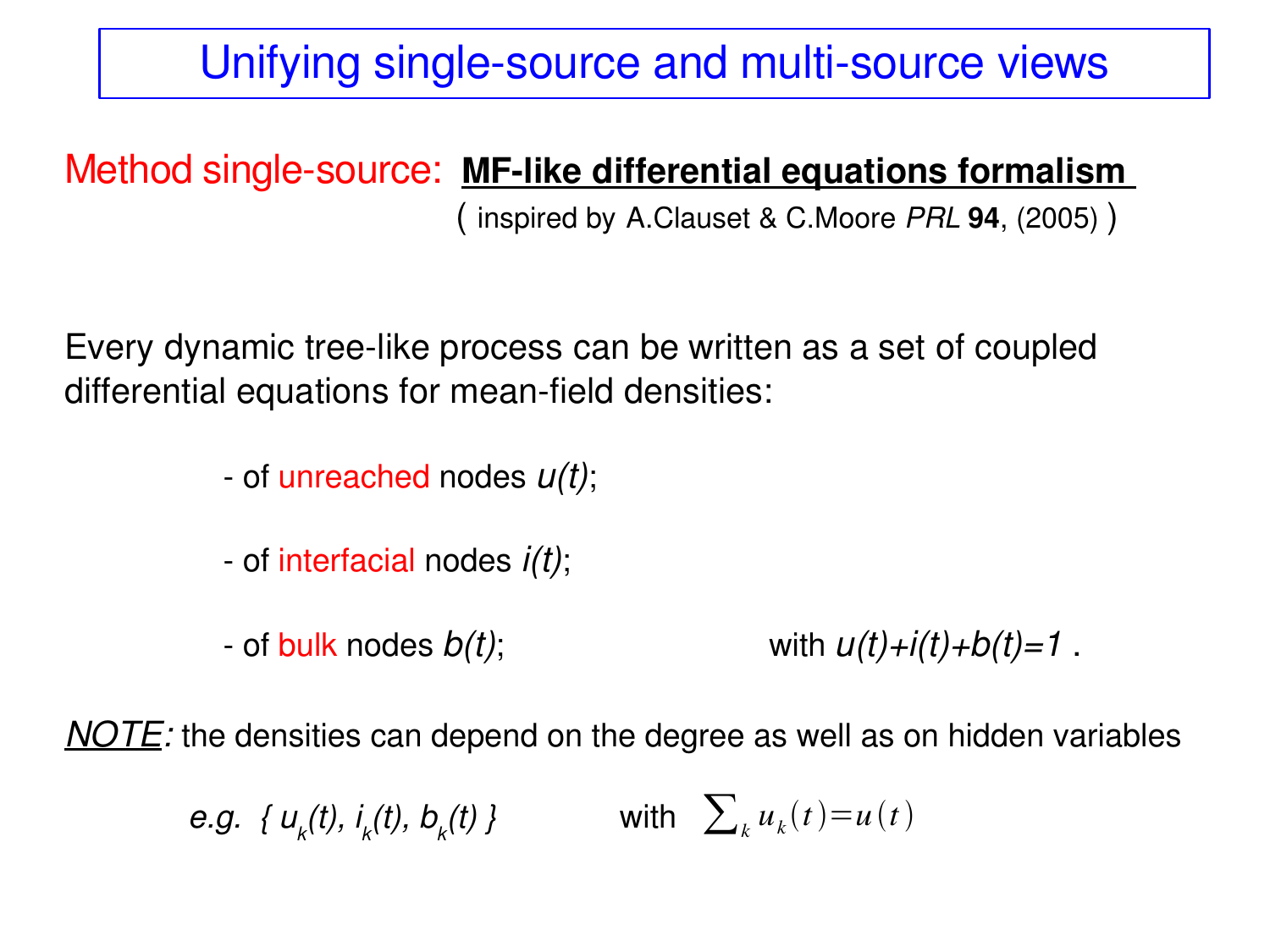Single-source traceroute sampling generates a growing (spanning) tree :

*time t*

 bulk node interfacial nodes still unreached nodes



*time t+1*

 bulk node interfacial nodes still unreached nodes

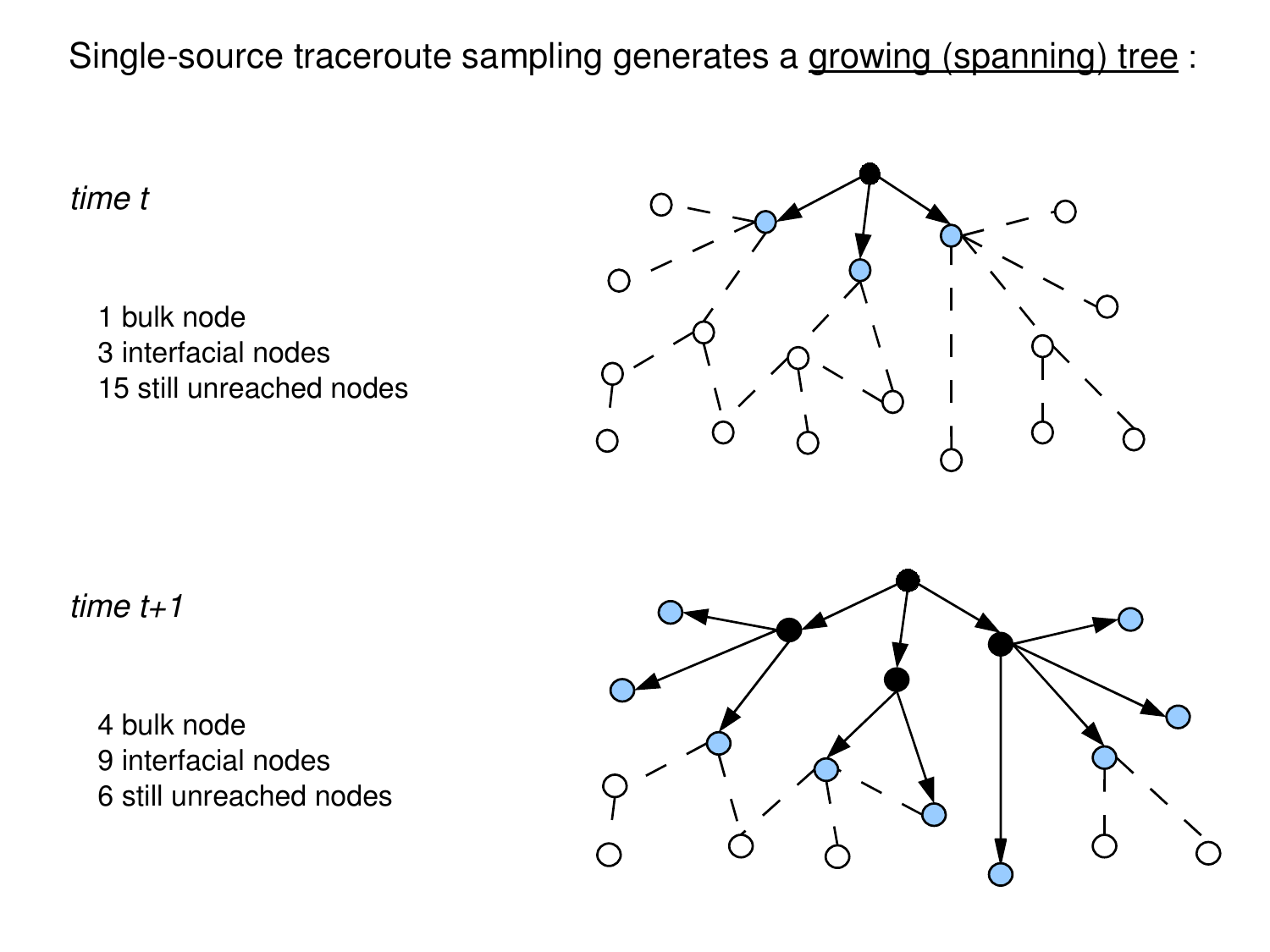Dynamic Bernoulli sampling at the leaves of the growing tree:

$$
\tilde{P}_1(k;t) = \sum_{l \ge k} P_t(l) Q_t(k|l)
$$

with

$$
P_{t}(l) = P(l)\frac{i_{l}(t)}{i(t)}
$$

prob. of picking up a node of degree l at the interface of the growing cluster (main novelty!!)

$$
Q_t(k|l) = \left(\frac{l-1}{k-1}\right) \left[\sum_h P(h|l)u_h(t)\right]^{k-1} \left[1 - \sum_h P(h|l)u_h(t)\right]^{l-k}
$$

$$
\approx \overline{u}(t) \qquad \approx 1 - \overline{u}(t)
$$

binomial sampling representing the conditional prob. of observing at time t a node of degree k in the subnetwork if its real degree is l.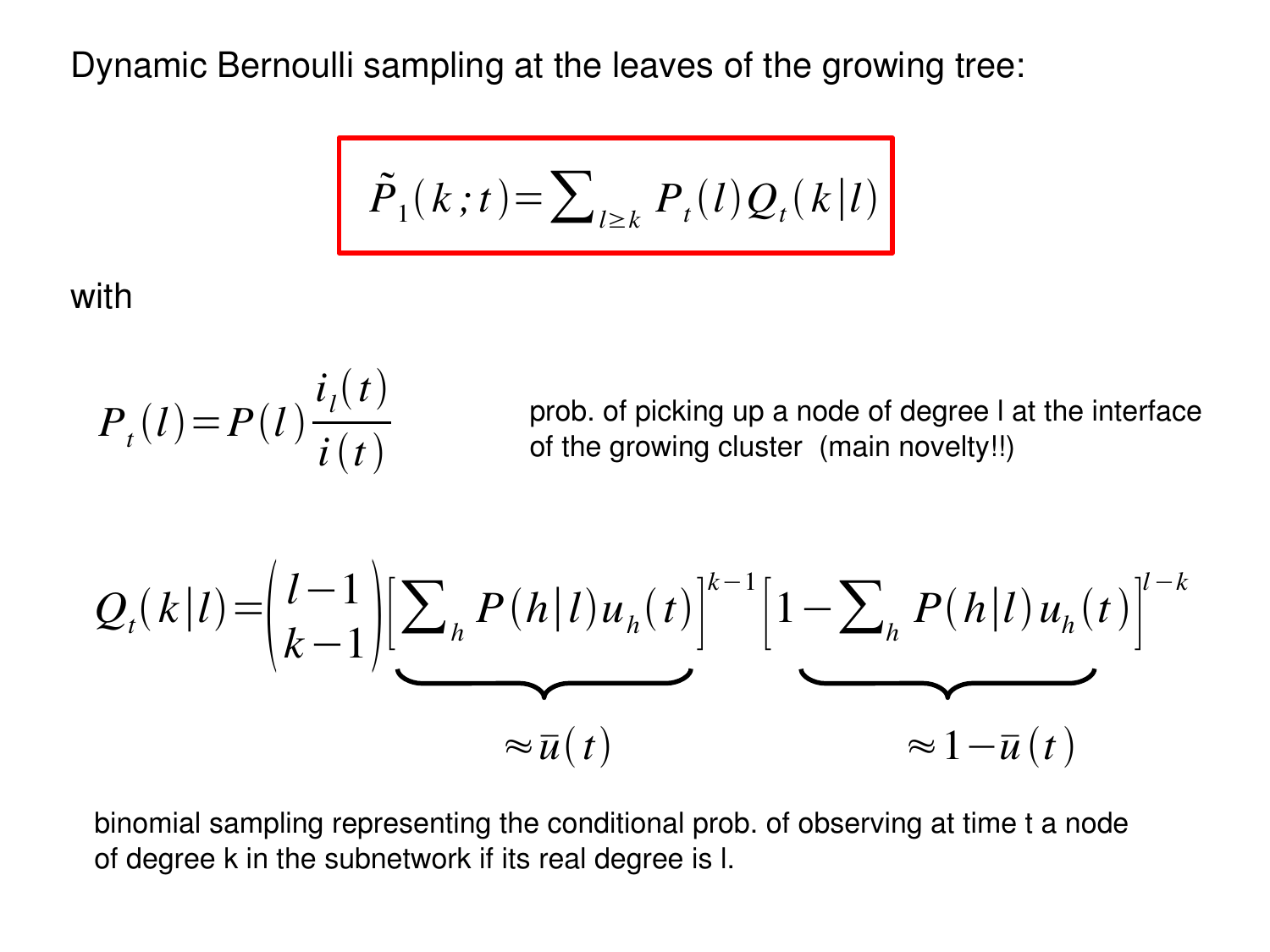Time-dependent single-source sampling ... sum over time steps:

$$
\tilde{P}_1(k) = \sum_{l \ge k} \tilde{P}_1(k, l) \simeq \sum_{l \ge k} \frac{1}{T} \int_0^T P_t(l) Q_t(k|l) dt
$$
  

$$
\simeq \sum_{l \ge k} \int_0^T \frac{dt \left(i_l(t) P_l(l)\right)}{i(t)} \left(l-1 \right) \left[\bar{u}(t)\right]^{k-1} \left[1 - \bar{u}(t)\right]^{l-k}
$$

main difference from previous attempts

(see e.g. A.Clauset & C.Moore *PRL* **94**, (2005); D.Achlioptas & al., *STOC'05* (2005))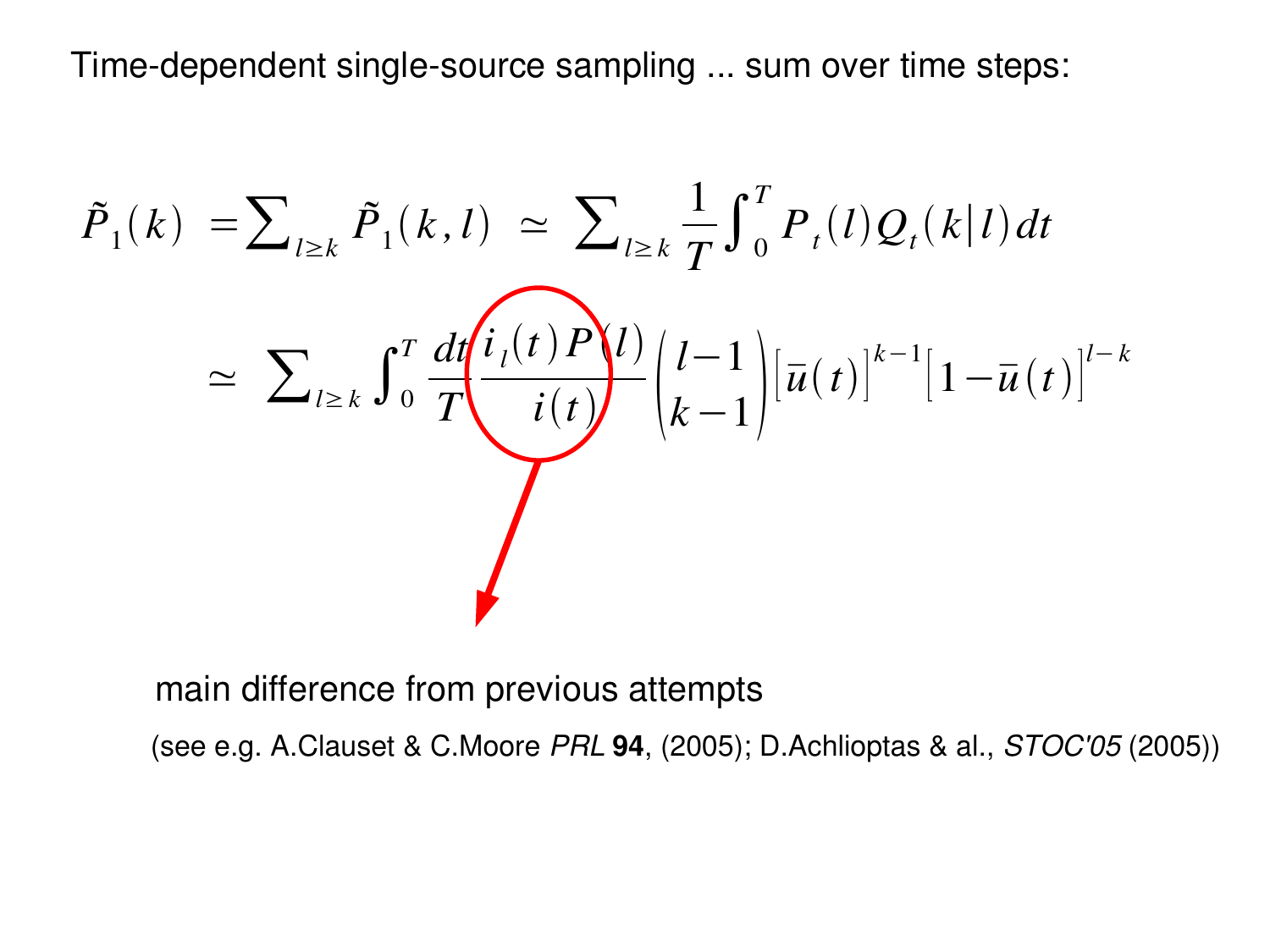Degree-dependent approach:

$$
\frac{d}{dt}u_k(t) = -\sum_{h} \frac{(h-1)}{z} P(h) \frac{i_h(t)}{i(t)} k u_k(t),
$$
\n
$$
\frac{d}{dt}i_k(t) = +\sum_{h} \frac{(h-1)}{z} P(h) \frac{i_h(t)}{i(t)} k u_k(t) - \frac{i_k(t)}{i(t)},
$$
\n
$$
\frac{d}{dt}b_k(t) = +\frac{i_k(t)}{i(t)},
$$

REMARKS:

- similarity with other spreading processes (SI, SIR, rumors, etc.)
- other processes can be modeled in this way (e.g. snowball sampling)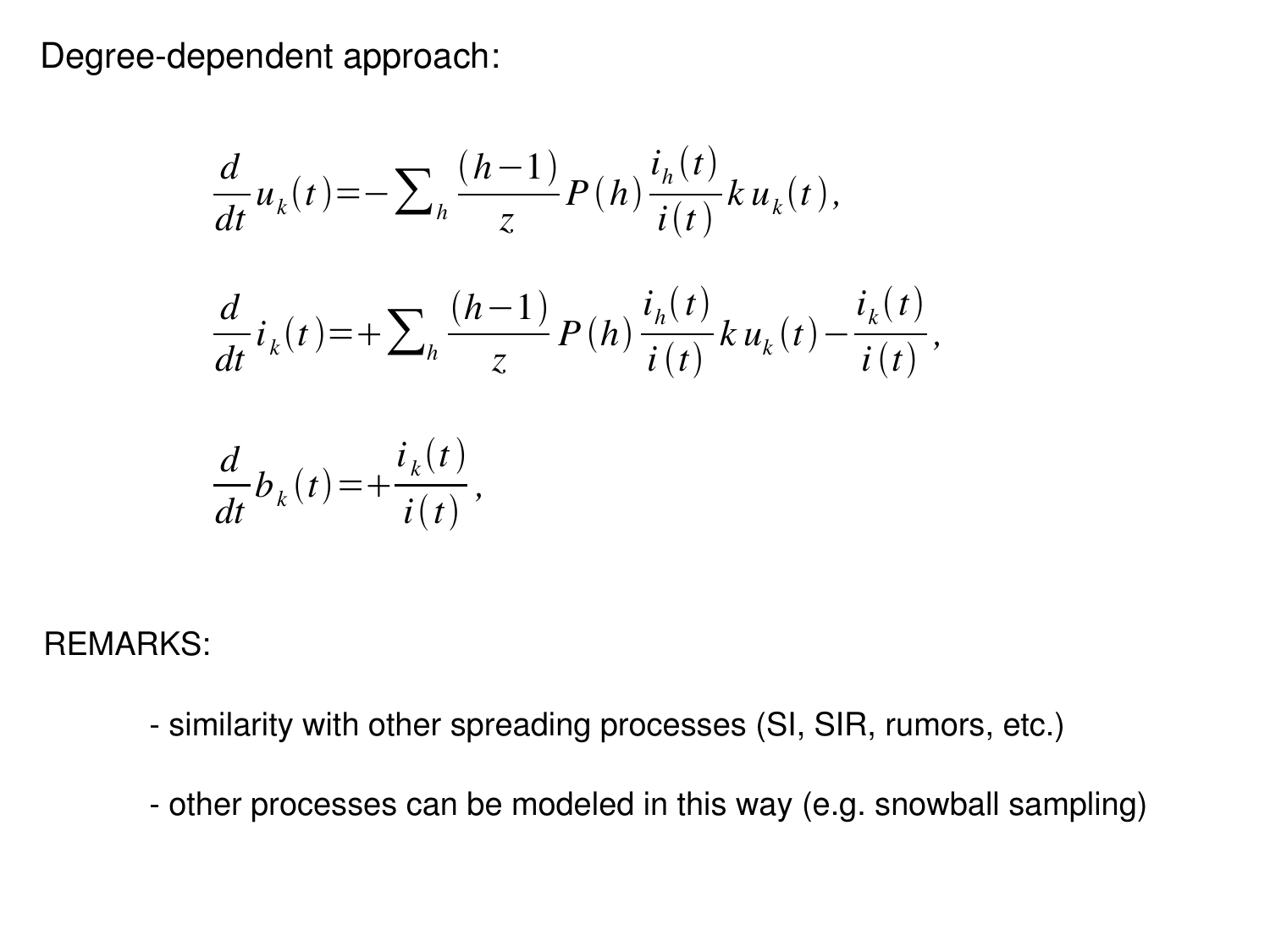1) Homogeneous Network ( $P(k) = \delta(k-z)$  or Poisson)

Sampling relation can be solved:

$$
\tilde{P}_1(k) \propto \frac{1}{k} \qquad \text{up to a cut-off at} \quad k \approx z
$$

in agreement with A. Clauset & C. Moore *PRL* **94**, (2005) D. Achlioptas, A. Clauset, D. Kempe, & C. Moore in *STOC'05*, (2005)

2) <u>Heterogeneous Network</u> (  $P(k) \!\approx\! k^{-\gamma}$  )

neglecting logarithmic corrections for large degrees

$$
\tilde{P}_1(k) \propto \frac{1}{k} \sum_{l \ge k} P(l) \left[ \log \left( \frac{l}{k} \right) \right]^{\xi} \propto k^{-\gamma}
$$

( see also R. Cohen, M. Gonen, & A. Wool, *arXiv: cs.NI/0611157* (2006) )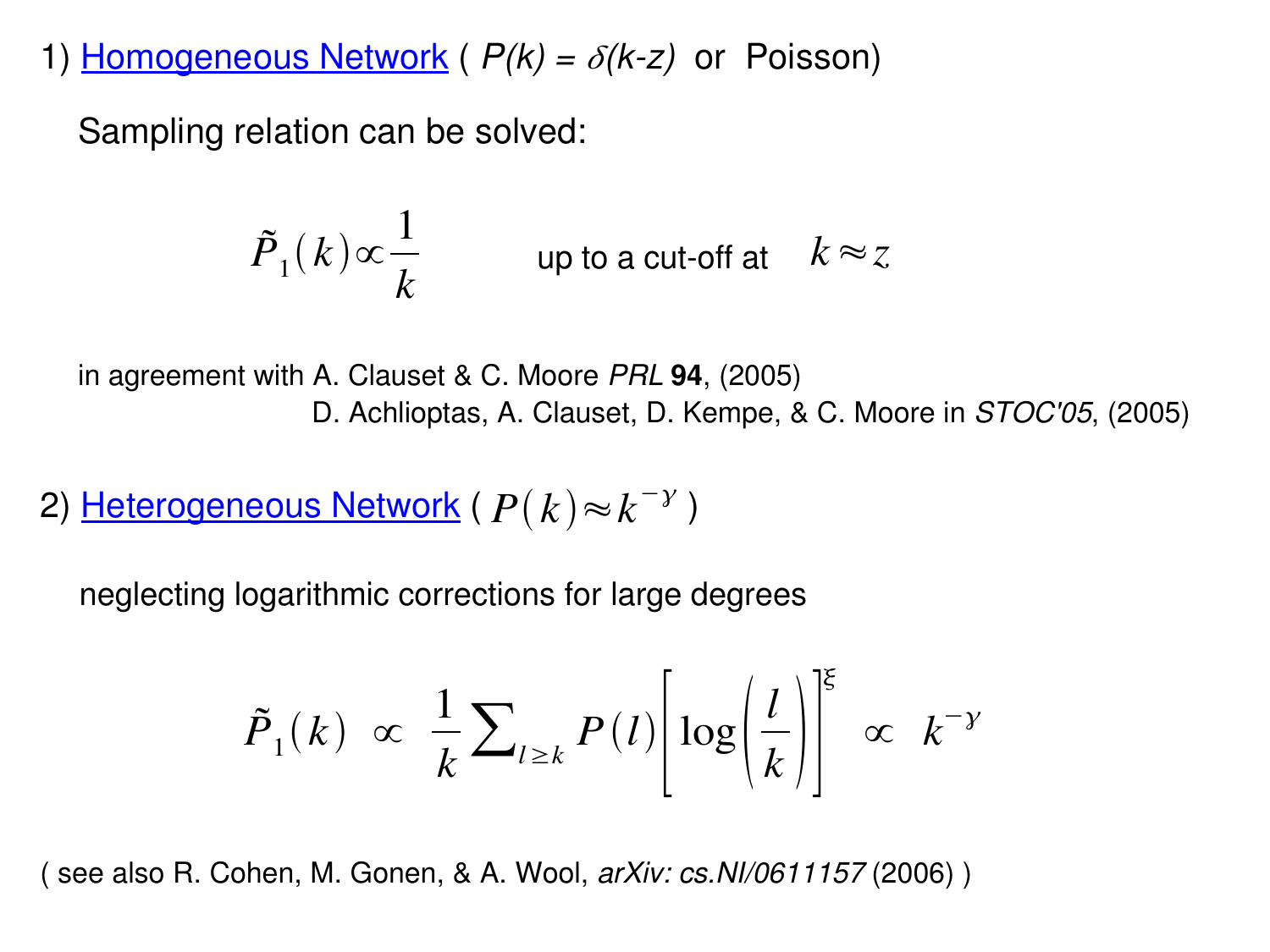### Merging single-source trees: MF-like uncorrelated approach

Recurrent relation for  $\nu$  overlapping trees:

add a new tree to already existing  $v-1$ , the local view is

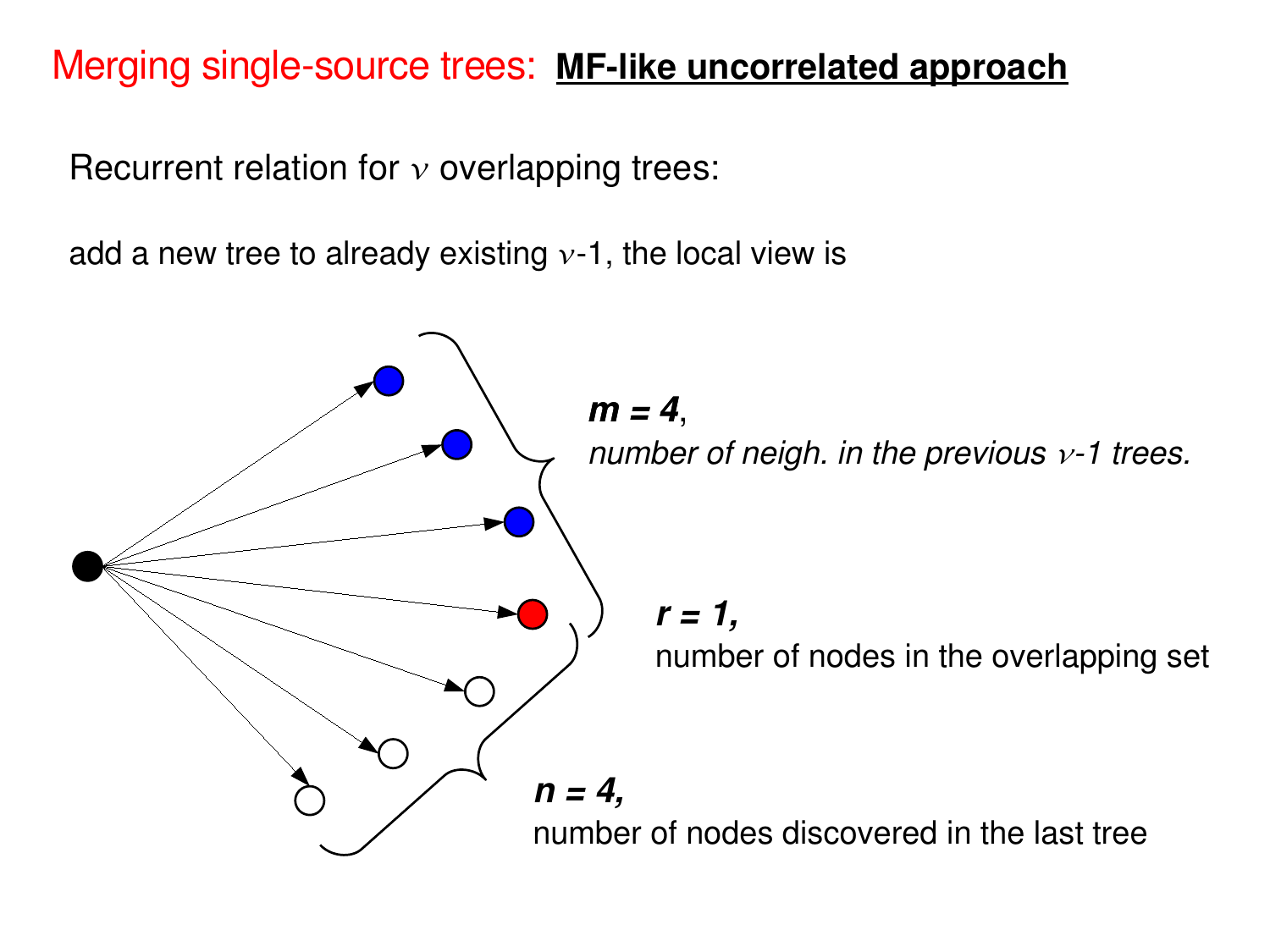Given 
$$
\tilde{R}_{\nu}(k,l) = \tilde{P}_{\nu}(k,l)/P(l)
$$
 for a sampling from  $\nu$  sources.

The recurrent relation for (uncorrelated) overlapping trees reads

$$
\tilde{R}_{\nu}(k,l) = \sum_{m,n=1}^{l} \sum_{r=0}^{l} \delta(k-n-m+r)
$$
  
 
$$
\times B(l,m,n,r) \tilde{R}_{1}(n,l) \tilde{R}_{\nu-1}(m,l)
$$

$$
B(l, m, n, r) = \frac{\binom{l-m}{n-r}\binom{m}{r}}{\binom{l}{n}}
$$

hypergeometric distribution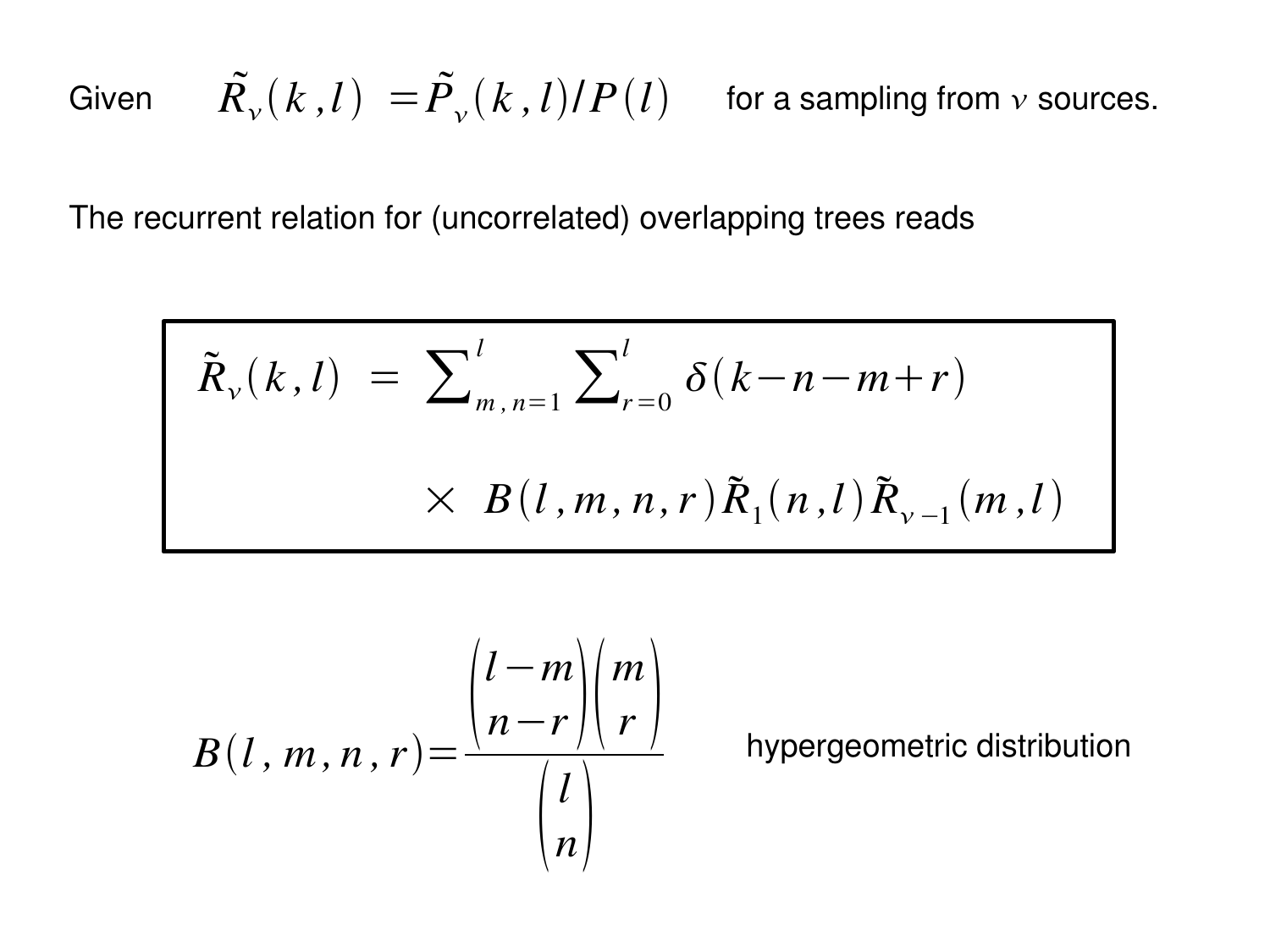### *Poisson random graph*

 numerical solution of recurrent relation with  $\nu$  sources

- simulation of tree-like sampling from  $v$  sources.

> Good qualitative agreement!!

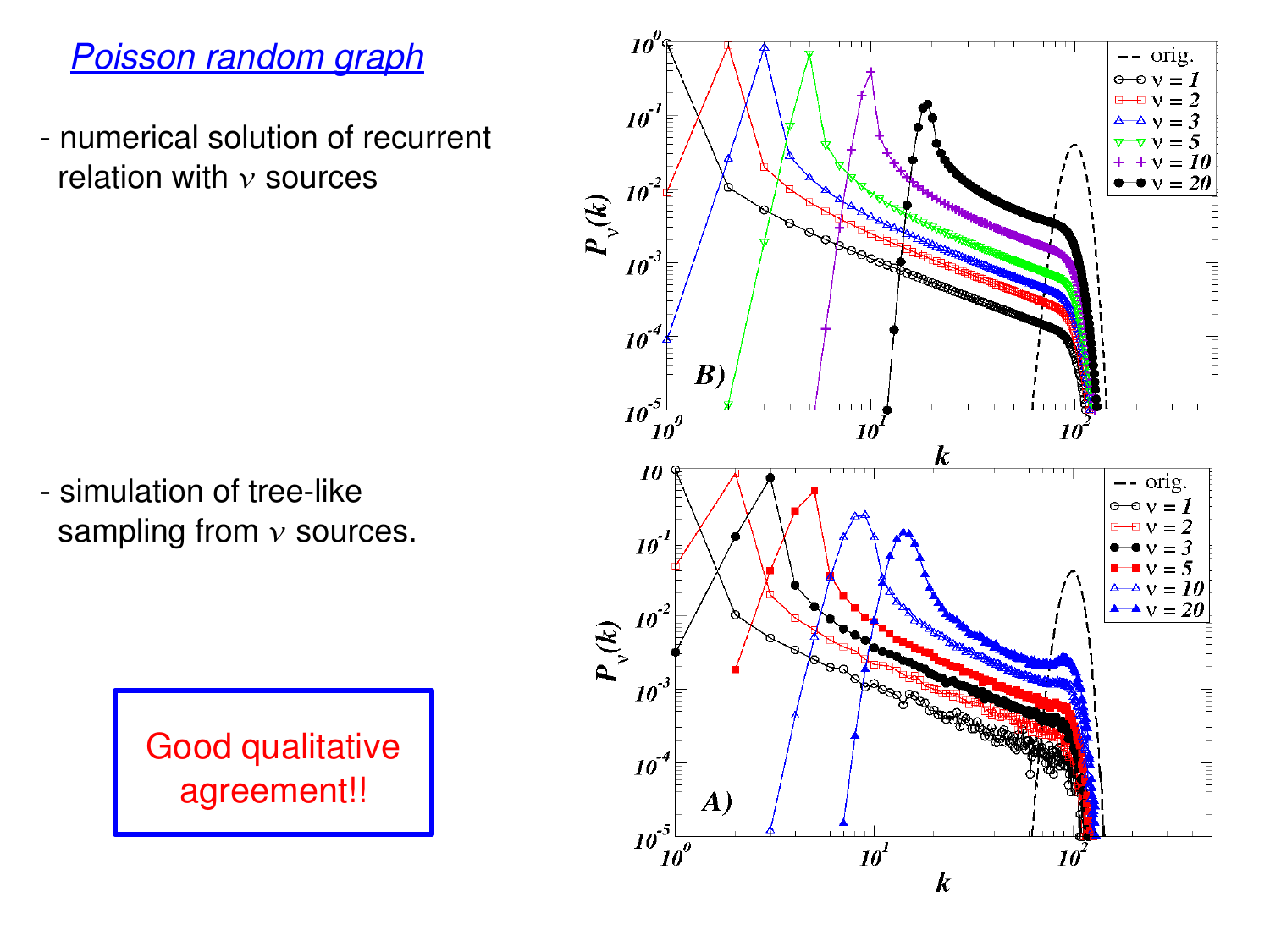### **Scale-free random graph**

 numerical solution of recurrent relation with  $\nu$  sources

- simulation of tree-like sampling from  $\nu$  sources.

 $10^0$ orig.  $10^{\degree}$  $\theta$  = 0  $\theta$  $10^7$  $\sqrt{v}$   $\sqrt{v}$   $\sqrt{5}$  $P_{\mathbf{v}}(k)$  $10^{\degree}$ 10 A)  $10^{-5}$  $10^0$  $10^1$  $\boldsymbol{k}$  $10^0$  $-$  orig.  $10^1$  $\theta$   $\theta$   $\upsilon$   $=$  $\mathbf{B} - \mathbf{B} \mathbf{v} = 2$  $\triangle \triangle$   $\vee$  = 3 16  $\overline{v} - v = 5$  $P_{10^{-3}}^{(k)}$  $10<sup>-4</sup>$ B)  $10^{\text{-}5}$  $10^0$  $10^1$ *10*  $\boldsymbol{k}$ 

Again good qualitative agreement!!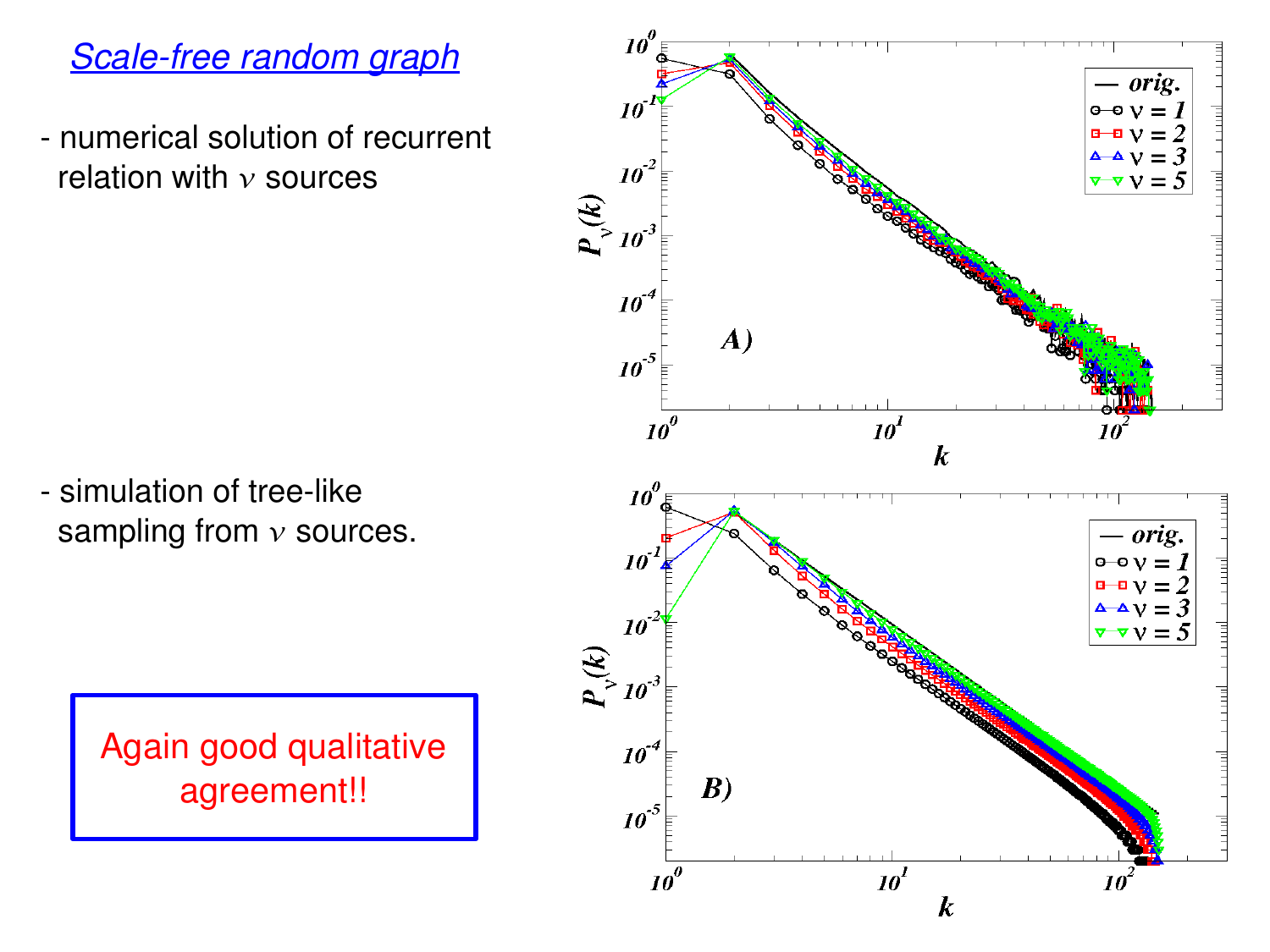# **Conclusions**

*Poisson random graph:*

- single-source gives a power-law with exponent -1 up to a cut-off  $O(z)$ ;
- fair sampling requires  $O(z)$  sources;
- "metric" correlations improve the accuracy

**Scale-free random graph** 

- high-degree nodes are preferentially sampled at the beginning of the process;
- negligible bias even for single-source process;
- very accurate sampling with just few sources;

### *Outlook:*

- study other quantities (redundancy, triangles, effect of correlations)
- extend this formalism to other sampling processes (snowball sampling, random walks, etc.)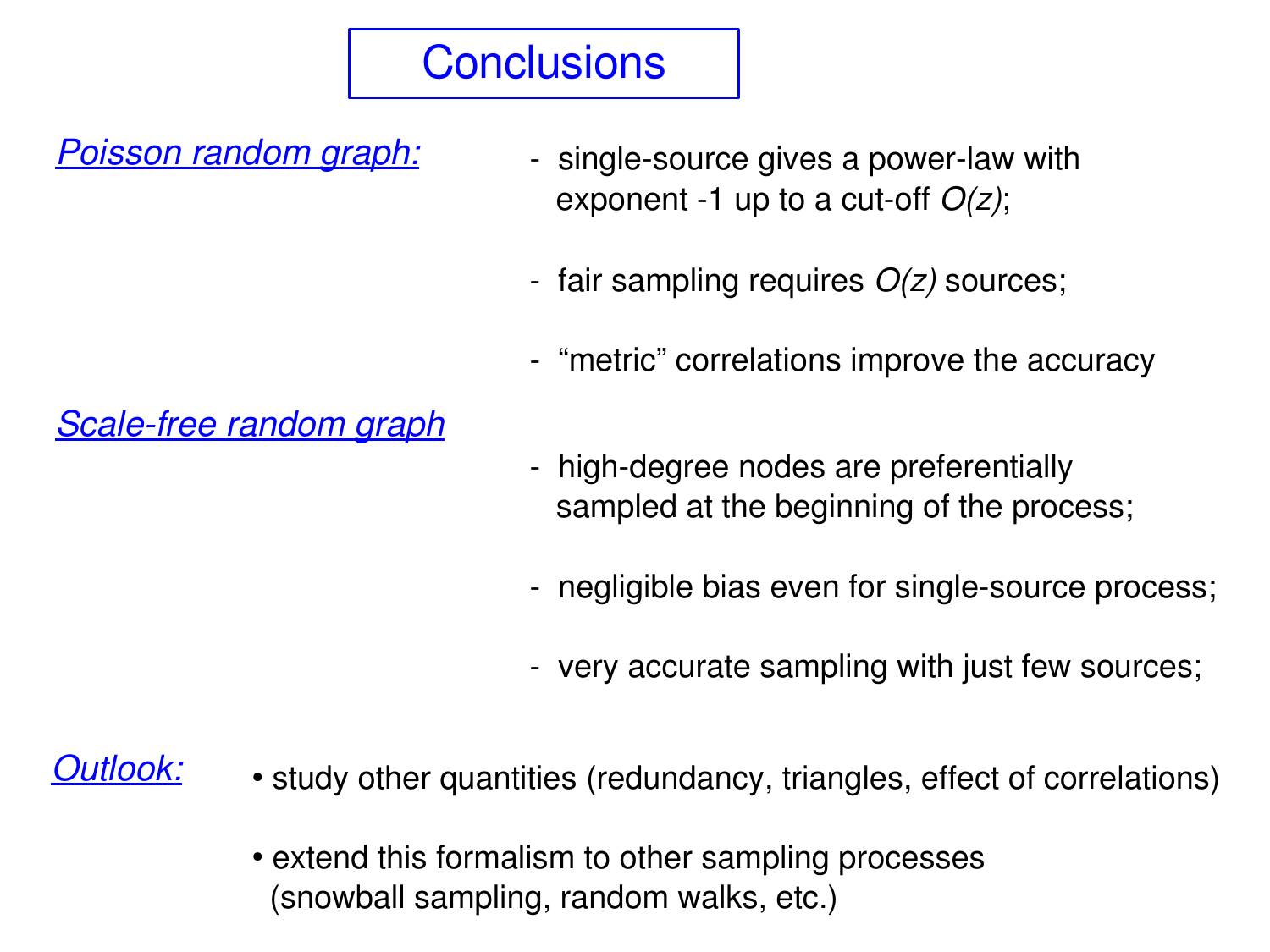#### Power-law uncorrelated random network:

Remark 1: while in homogeneous networks the statistics of interfacial nodes is almost time-independent, i.e.

$$
\frac{i_k(t)}{i(t)} \approx \frac{k}{z}
$$

in heterogeneous networks, high degree nodes are sampled first

A scaling law holds 
$$
\frac{i_k(t)}{i(t)} \approx \frac{k}{z} F\left[t\left(\frac{k}{z}\right)^{1/\beta}\right]
$$

 $F(x) \approx x^{-\beta}$  *for*  $x \gg 1$ ,  $F(x) \approx 1$  *for*  $x \ll 1$ 

Remark 2:  $\overline{u}(t) \approx \exp(-at^{\alpha}), \quad \alpha < 1$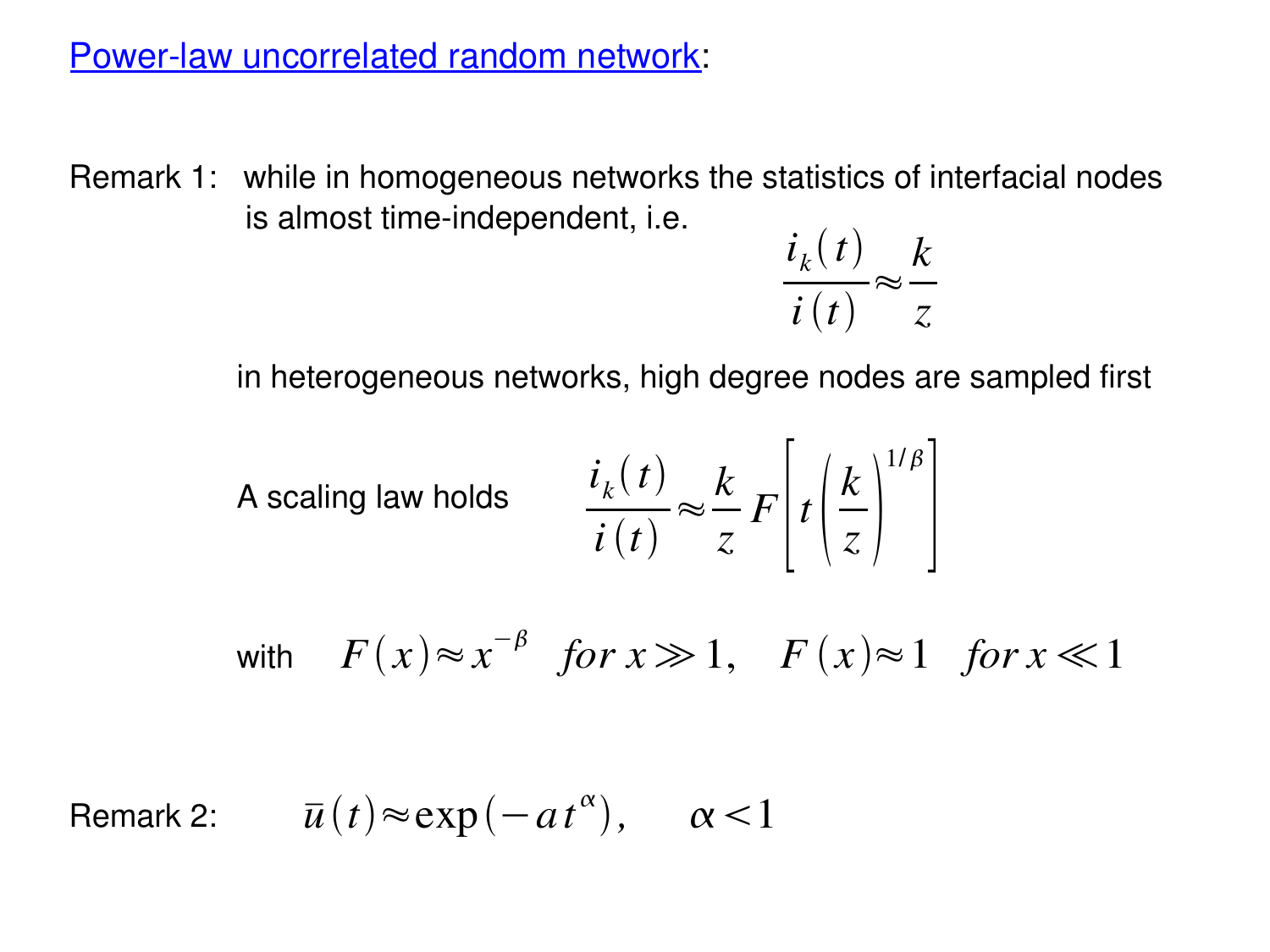### 2nd. Example – Social Networks

- sampling methods: surveys and interviews
- random sampling (correlations among actors? inbreeding?)
- snowball sampling (subnetwork generated from a single node)



#### **Related works:**

Frank, *Math. Sci. Hum.,* **104** (1988); Goodman, Ann. Math. Stat. **32** (1961); Granovetter, *Am. J. Soc.*, **81**, (1976); Heckathorn, *Soc. Prob.*, **44** (1997); Newman, *Soc. Net.* **25** (2003); Kossinets, *Soc. Net.* **28** (2006).